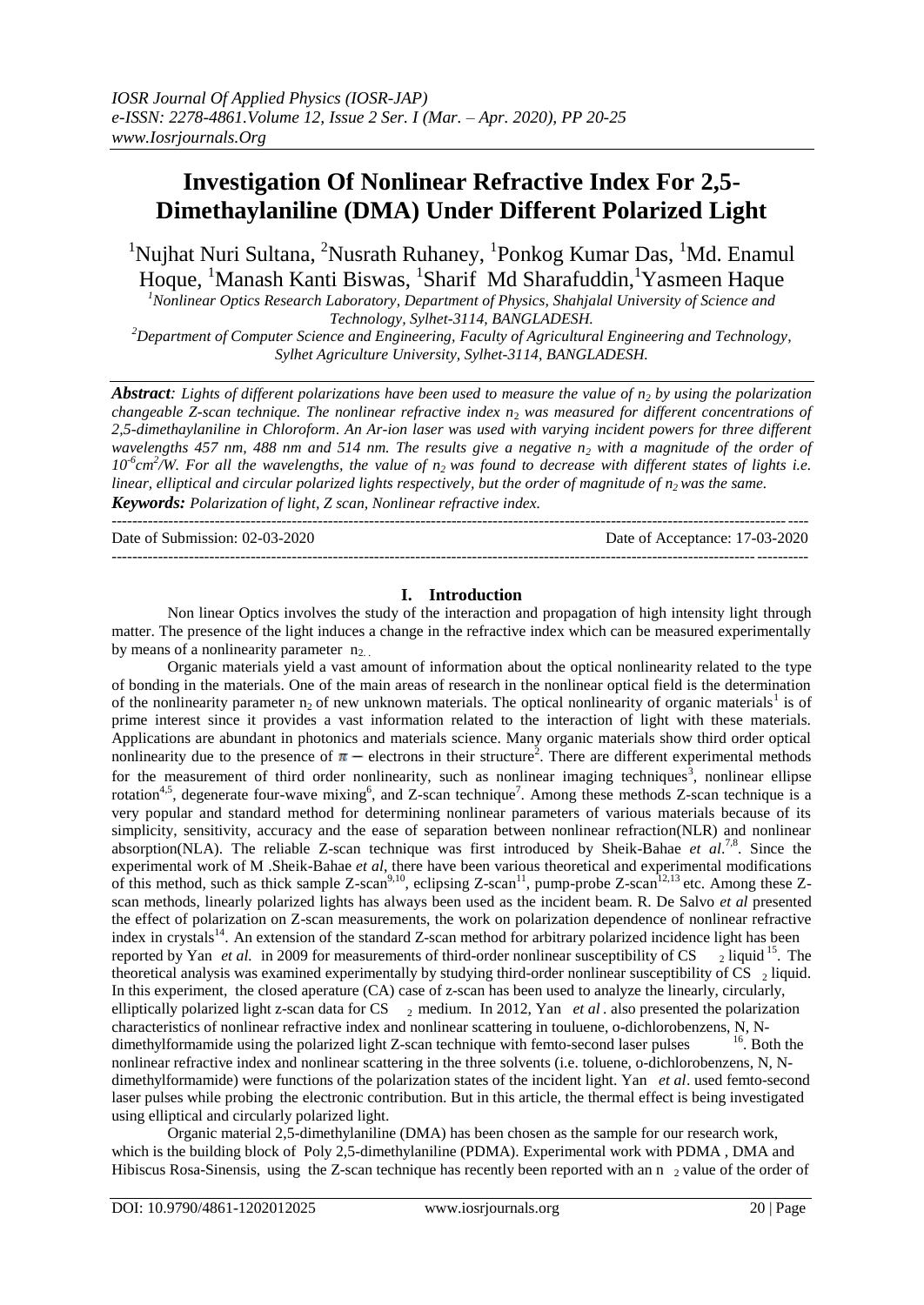the  $10^{-14}$  esu<sup>17,18,19</sup> in these experiments linearly polarized light has been used as the incident beam. In this paper, we report on an experimental research of the polarization dependence of nonlinear refractive index of 2,5 dimethylaniline dissolved in chloroform. The normalized transmittance formula of closed-aperture Z-scan is obtained for linearly, elliptically and circularly polarized incident beams. The normalized transmittances of DMA for linearly, elliptically and circularly polarized incidence beams were measured.

In this work, Polarization dependence Z-scan technique has been implemented for the determination of the nonlinear refractive index  $(n_2)$  of DMA.

### **II. Experimental Details**

2, 5-Dimethylaniline (DMA) has been used as the sample in this experiment. DMA is an organic compound, a substituted derivative of aniline. Because of the low transparency of DMA it was dissolved in chloroform. Two different concentrations were used in this experiment.

Z-scan technique is a very popular and simple method for determining third-order optical nonlinearity via nonlinear optical refractive index and absorption measurements. This technique introduced by Bahae *et al.* is now popularly known as the z-scan technique as it involves the motion of the sample across the focal point of the laser beam along the direction of propagation (Fig. 1). Assuming a Gaussian beam (TEM<sub>00</sub>), this experiment allows an intensity scan of the irradiated sample, and provides information about the nonlinearity in the sample. The typical z-scan is performed by translating the sample along the z axis from one side of the focus to the other (Fig.1). This results in changing the spot size of the incident beam on the sample to a minimum at the focus and then increasing again on crossing the focus. Correspondingly, the intensity of incident light increases on approaching the focus until a maximum at the focus is reached and then reduces on moving away from the focus. Thus, the overall purpose of the experiment is to determine the variation in transmission as the incident intensity changes by translation along the z-axis. The change in the transmittance of the focusing Gaussian beam in a medium is recorded as a function of position of the medium.

This transmittance can be related with the nonlinear phase-shift which is related to the nonlinear refractive index.

Sample Aperture Lens Incident Detector Beam -z  $+z$  $\overline{z=0}$ 

**Fig. 1:** Schematic diagram of closed aperture Z-scan set up

For a cubic nonlinearity, the refractive index n can be written as  $^{20}$  $n = n_0 + n_2I$ 

Where  $n_0$  is the linear refractive index, *I* is the irradiance of the laser beam within the sample and  $n_2$  is the nonlinear refractive index.

(1)

(4)

For a Gaussian beam (TEM<sub>00</sub>) with beam waist  $\omega_0$  moving in the +z direction can be expressed as <sup>21</sup> (2)

The parameter is  $\omega(z) = \omega_0 \left\{ 1 + \left( \frac{z}{z_0} \right)^2 \right\}^{1/2}$ ,  $\omega_0$  is the beam waist i.e., minimum spot size at  $z = 0$ ,  $R(z) =$  $z\left\{1+\left(\frac{z}{z_0}\right)^2\right\}$  is the radius of curvature of the spherical wave fronts at  $z$ ,  $z_0=\frac{\pi \omega_0^2}{\lambda}$  is the Rayleigh range of the beam,  $k = \frac{2\pi}{\lambda}$  is the wave vector,  $\lambda$  is the laser wave length and r (x, y) is the transverse radial distance <sup>7,21,22</sup> .

For a thin sample, the far-field condition to give a geometry-independent normalized transmittance is  $^{7,8,23}$ (3)

Where  $x = z/z_0$ . This is the equation for transmittance which is used for theoretical fitting of the closed aperture z-scan technique.

The nonlinear phase shift,  $\Delta \varphi_0$  is related to the nonlinear refractive index,  $n_2$  by

$$
n_2 = \frac{\Delta \varphi_0}{k I_0 L_{eff}}
$$

DOI: 10.9790/4861-1202012025 www.iosrjournals.org 21 | Page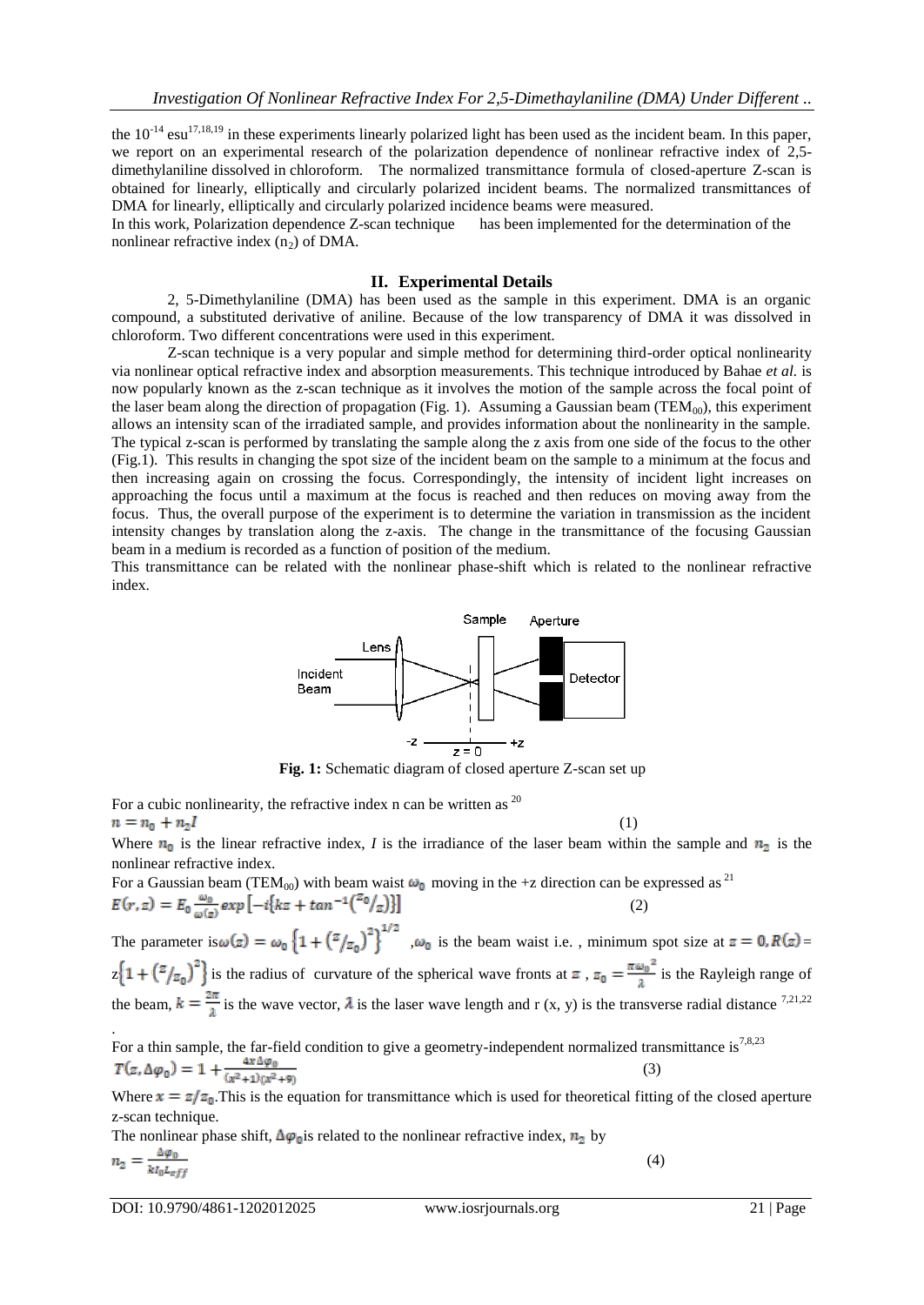Where  $L_{eff} = \frac{1-e^{-\alpha L}}{\alpha}$ ,  $\alpha$  is the linear absorption coefficient and L is the sample length.



**Fig. 2:** Experimental arrangements for polarization changeable Z-scan

The modified Z-scan experimental arrangement is shown in Fig.2. Compared with the normal Z scan method, a quarter-wave plate is placed between the polarizer and the sample to create different polarized lights. When a linearly polarized beam passes the quarter-wave plate with angle  $\varphi_1(- \pi/2 \leq \varphi_1 \leq \pi/2)$  which is the angle between the linear polarization direction and the slow axis of the quarter-wave plate, it can be converted into a polarized beam ( $\varphi_1 = -\pi/2$ , 0 for linearly polarized beam,  $\varphi_1 = \pm \pi/4$  for circularly polarized beam, and others for elliptically polarized beam)<sup>15</sup>.

A continuous wave (CW) Ar-ion laser source, a polarizer, a quarter-wave plate and a convex lens (focal length 5.02cm) were used to measure the  $n_2$  of DMA dissolved in chloroform. The wave lengths 457, 488 and 514 nm were used for different polarized lights (i.e. linearly, circularly and elliptically). A quartz cuvette of 2mm width was used for the solution of the sample. A motorized translational stage was used to move the sample from one side of the focal point of the lens to the other smoothly.

## **III. Results And Discussion**

The polarization changeable closed aperture Z-scan Normalized transmittance curve for different polarization of the incident light states at  $\lambda$ =514 nm for the experimental data for the solution of concentration 0.25 is shown in Fig.3. In Fig.4 shows the polarization changeable closed aperture Z-scan Normalized transmittance curve with theoretical fitting for different polarizations of the incident light states at  $\lambda$ =488 nm for the experimental data for the solution of concentration 0.25. Equation (3) is used to obtain the fitted curves by the variation of the value of the nonlinear phase shift  $\Delta\varphi_0$ . The nonlinear refractive index n<sub>2</sub> were calculated to be the order of  $\sim 10^{-6}$ cm<sup>2</sup>/W from the observed transmittance profiles.



Sample position, z in cm

**Fig. 3:** Normalized transmittance curve of 2,5-dimethylaniline (DMA) for different polarization of the incident light states at  $\lambda$ =488 nm, for the solution of concentration 0.25.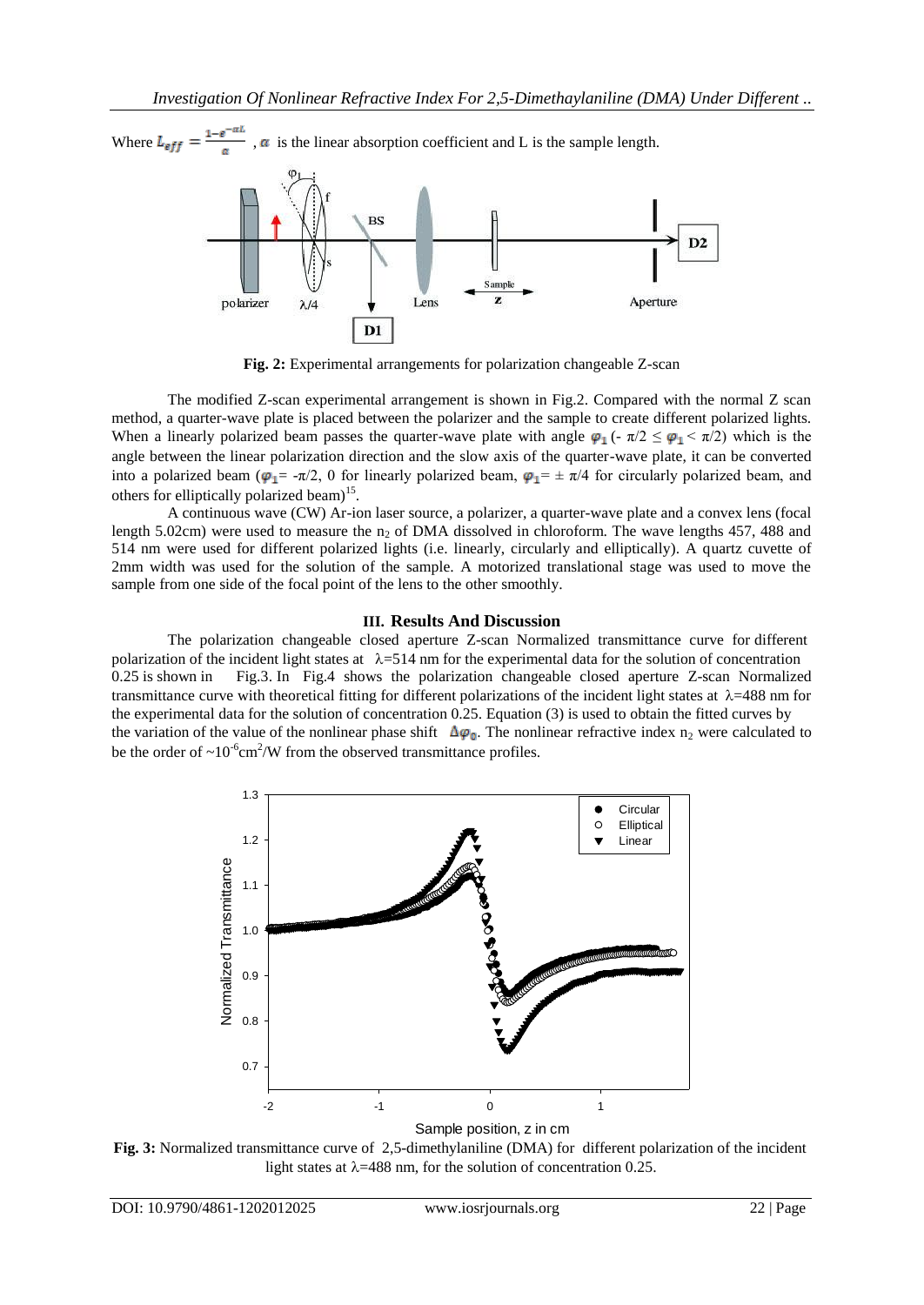

Fig. 4: Normalized transmittance curve with theoritical fitting of 2,5-dimethylaniline (DMA) for different polarization of the incident light states at  $\lambda$ =488 nm, for the solution of concentration 0.25

The Nonlinear phase shift  $|\Delta \varphi_0|$  versus intensity I<sub>0</sub> graph for different polarization of the incident light states at  $\lambda$ =514 nm for the solution of concentration 0.33 is shown in Fig.5. The slope was found to be different for the different polarized lights . The nonlinear phase shift was found to vary with different polarized light for all the concentrations of the sample.



Fig 5:Nonlinear phase shift  $|\Delta \varphi_0|$  versus intensity I<sub>0</sub> graph with different polarization of the incident light states at  $\lambda$ =514 nm for the solution of concentration 0.33.

From the observed transmittance profiles the nonlinear refractive indices  $n_2$ , were calculated to be the order of  $\sim$ 10<sup>-6</sup> cm<sup>2</sup>/W as given in Table 1.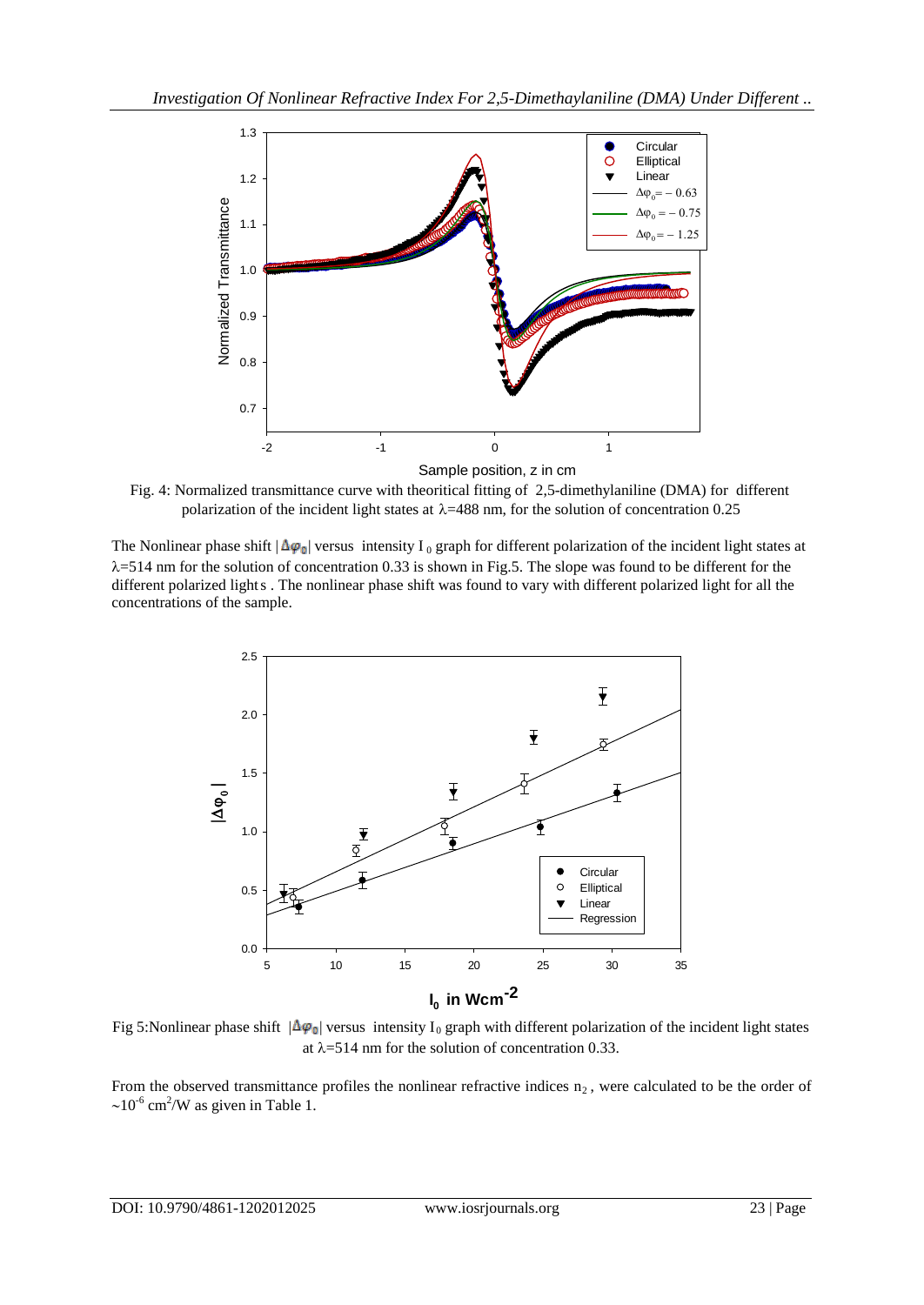| Conc.<br>(V/V) | Wavelength,<br>$\lambda$ (nm) | $n_2$ ( $\times$ 10 <sup>-6</sup> cm <sup>2</sup> /W) |                   |                 |
|----------------|-------------------------------|-------------------------------------------------------|-------------------|-----------------|
|                |                               | <b>Linear</b>                                         | <b>Elliptical</b> | <b>Circular</b> |
| 0.25           | 457                           | $-3.57$                                               | $-3.26$           | $-3.09$         |
|                | 488                           | $-3.39$                                               | $-3.13$           | $-2.87$         |
|                | 514                           | $-3.13$                                               | $-2.92$           | $-2.47$         |
| 0.33           | 457                           | $-4.55$                                               | $-4.38$           | $-4.10$         |
|                | 488                           | $-4.43$                                               | $-3.41$           | $-3.20$         |
|                | 514                           | $-4.28$                                               | $-3.75$           | $-3.40$         |

**Table 1:** Using different polarization of the incident lightstates of nonlinear refractive index, n<sub>2</sub> for 2,5-Dimethylaniline (DMA) dissolved in Chloroform at three wavelengths .

It is seen that the normalized transmittance versus sample position plots show that the curve peak is followed by a valley i.e. the nonlinear on-axis phase shift  $\Delta \varphi_0$  are negative. Thus, the sign of the nonlinearity is negative for the sample, for the different incident powers of the three wavelengths with different polarized light. The same behavior was observed for the other solutions of the sample.

#### **IV. Conclusion**

The nonlinear refractive index  $n_2$  was found to vary with the wavelengths, different polarizations of the incident light states and concentrations of the solution. The response for the nonlinear absorption (measured by the open aperture Z-scan technique) was not found for these concentrations for the existing available powers of the laser<sup>19</sup> .

Before taking the data for the sample 2,5-Dimethylaniline (DMA) in chloroform, the Z-scan data was taken for only chloroform. No nonlinear response was observed for the used experimental powers of the laser. Therefore the value of the nonlinearity found for the sample DMA in chloroform is only for the nonlinear response of DMA.

The normalized transmittance curves of 2,5-dimethyleaniline (DMA) dissolved in chloroform (conc. 0.25) for different polarization states of the incident light at wavelength  $\lambda = 488$  nm is shown in Fig. 3. Fig.4shows the closed aperture Z-scan transmittance traces with theoretical fitting for different polarizations of the incident light at 488 wavelength for the solution of 0.25 concentration. The nonlinear phase shift  $\Delta\omega_0$ increases with the irradiance on the sample, as shown in Fig. 5. This figure shows that the nonlinear phase shift  $\Delta\varphi_0$  for linear polarized light is higher than that for elliptical and circular polarized light. Moreover, the nonlinear phase shift  $\Delta\varphi_0$  for elliptical polarized light is higher than that for circular polarized light. When the nonlinear phase shifts are compared, it is the highest for linearly polarized light. Successive measurements with elliptical and circularly polarized light shows a decreasing trend.

The slopes of the plots are used to calculate the nonlinear refractive index. The nonlinear refractive index is highest for linearly polarized light and smallest for circularly polarized light. This is also found for the wavelengths of 457 nm and 514 nm for the same concentration (conc. 0.25) and all the wavelengths of other concentrations (conc. 0.33). The values of the nonlinear refractive indices n  $_2$  are shown in Table 1. nonlinear refractive indices are found to be of the order  $\sim 10^{-6}$  cm<sup>2</sup>/W for all the wavelengths. Though the order of magnitude of the nonlinear refractive index is found to be the same for all concentrations, it shows an increase with increasing concentration of DMA in chloroform, at all the wavelengths for different polarized light states. This is expected from the definition of the susceptibility or polarization  $21$ .

For the nonlinear refraction originating from nonlinear polarization, the nonlinear refractive index is a function of the polarization state of the incident beam  $16$ . A femto second laser has to be used for probing the nonlinearity arising due to the electronic contribution. But in this paper a continous wave Ar-ion laser has been usedwith the thermal effect being investigated , using linear, elliptical and cicularl polarized light.

#### **Acknowledgments**

The authors would like to thank the Higher Education Quality Enhancement project of UGC, Bangladesh for supporting the funds to carry out this research. The cooperation of the department of Chemistry at SUST is highly appreciated. We are also indebted to Prof. M Z Iqbal for useful discussion regarding the experimental data and their analyses.

#### **Reference**

- [1]. Dancus,V.I.Vlad, A. Petris, I.Rau, F. Kajzar, A. Meghea, A. Tane, Proc. SPIE, 8882,8882 OD (2013)
- [2]. S.Venugopal Rao, N.K.M. Naga Srinivas, D. Narayana Rao, L. Giribabu, G. Bhaskar, Maiya, P.Reji, G.Ravinra Kumar, Opt. Commun. 82, 255-264(2000)
- [3]. G. Boudebs, M. Chis, and J. P. Bourdin, *Third-order susceptibility measurements by nonlinear image processing*, J. Opt. Soc. Am. B 13, 1450–1456 (1996).